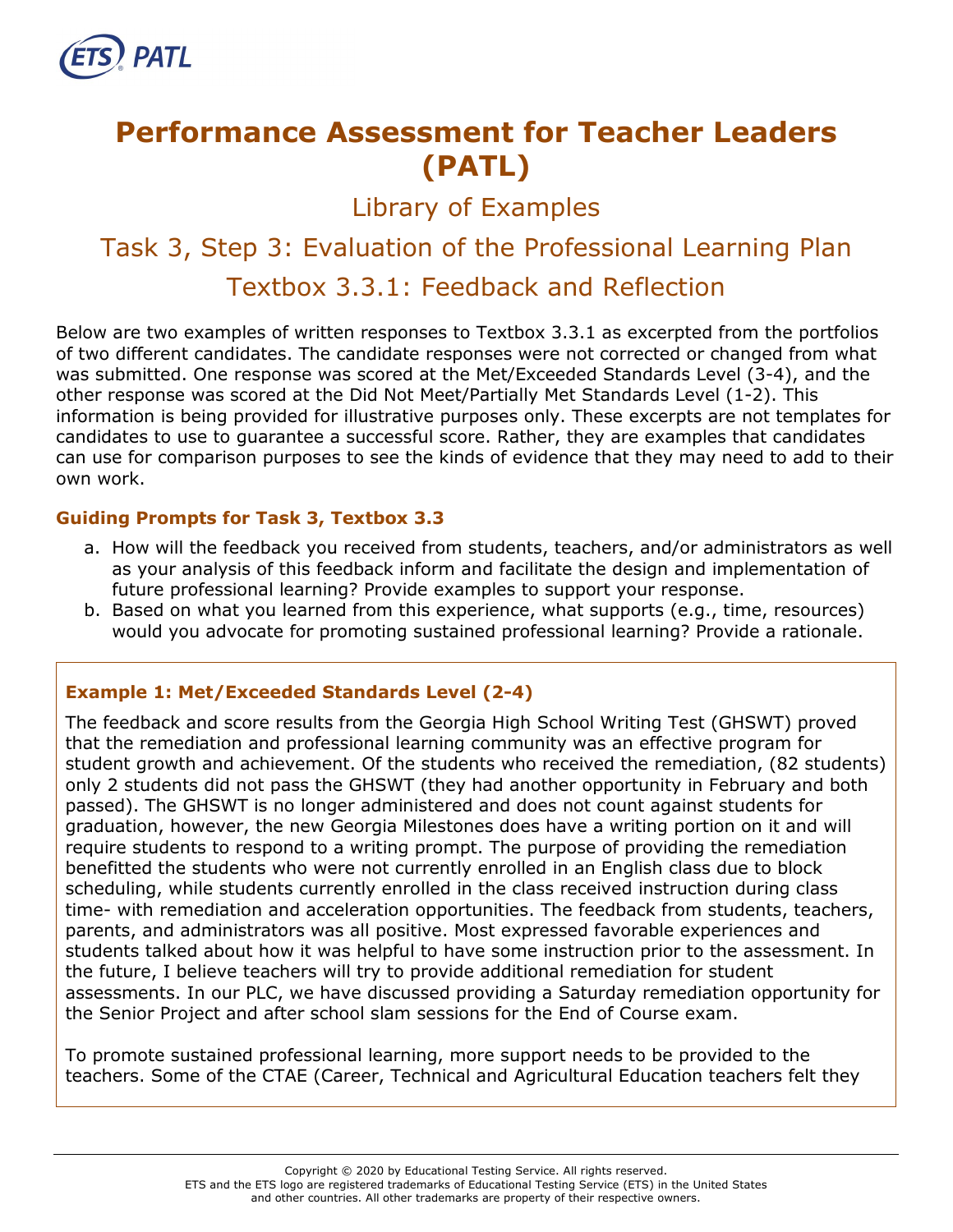#### **Example: Met/Exceeded Standards (cont'd.)**

needed more assistance in grading the final T (tone) of RAFT (Role, Audience, Format, Topic), the thesis statement. In the future, I will organize the teachers and our team to create a formula and checklist that we all can use when we review the students' thesis statements. I also will make sure that we share strategies on how to grade them efficiently. For example, on teacher noticed that when she put her checklist on a sticky note, it was much easier to refer to while she was grading. Little tips like this are instrumental in helping everyone get better, but, they often get overlooked. In the future, I want to make a consistent effort to send out reminder emails to my colleagues with tips, strategies and with times for us to gather together to share what is working and where we need support.

Professionally, my PLC and I learned how to provide direct, remedial instruction for the GHSWT. In the past, only the junior English teachers assumed responsibility for the writing test, but with our efforts, all of our colleagues were invested in the process for the students, including many CTAE (Career, Technical and Agricultural Education) teachers. With additional time and resources for the GADOE, released exam examples and prompts, students and teachers will greatly benefit from extra study sessions before state mandated testing.

#### **Refer to the [Task 3](http://gace.ets.org/s/pdf/gace_teacher_leadership_assessment_task_3_rubric.pdf) Rubric and ask yourself:**

In the candidate's analysis of the feedback, where is there evidence of the following?

- How the feedback received from students, teachers, and/or administrators will inform and facilitate the design and implementation of future professional learning
- Advocacy for supports to promote sustained professional learning, with rationale

Why is the candidate's response *appropriate* or *complete?*

## **Example: Did Not Meet/Partially Met Standards Level (1-2)**

Based on the feedback received from students, teachers and administrators, along with my analysis of this feedback, the following areas are a need for professional learning in the future. Teachers indicated that there are best practices for improving the academic achievement of struggling learners. The following topics should be addressed as part of our school's professional learning:

- a. the needs of ESL learners
- b. the needs of special education learners.
- c. Catching up students who are multiple grade levels behind
- d. Math improvement- previous focus has been on reading and written expression
- e. Parent Involvement- having materials to support students at home, academics and discipline at home
- f. Reading fluency and comprehension (reading on grade level) Teachers attending Professional Learn and teaching content and literacy across the curriculum will help facilitate the implementation of future professional learning. Also, having team lead professional learning will help. Analyzing and receiving student data; teachers attending professional training to improve student learning; having a team lead trainings; and providing surveys to teachers and staff to get feedback are all greaat resources to promote sustained professional training.